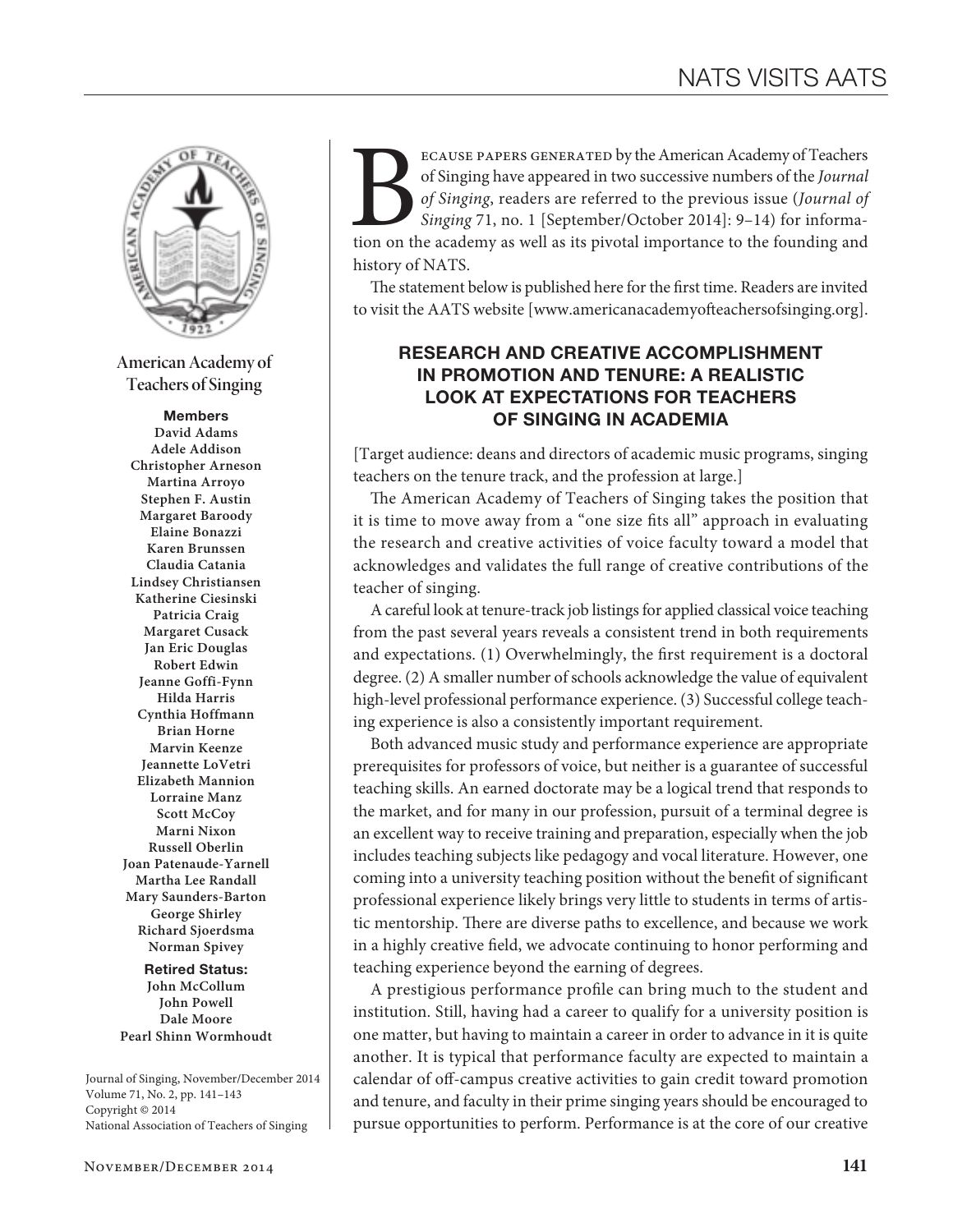## *NATS Visits AATS*

and scholarly accomplishments. A vibrant artistic life is to be supported by the entire voice community at any college or university.

Many singers, however, come to academia as a second career after years of notable performing experience, and it is unreasonable to ask them to continue the same level of performance into middle age and beyond. The singer's instrument often declines with advancing age, and therefore presents challenges not faced by instrumentalists. The voice is part of the human body and is subject to illness, injury, and the natural incursions of the aging process. These very teachers, however, have a wealth of knowledge to share, and are at a point when they are fully ready to give back. Universities, by expecting older singers to continue high-profile performance, may in essence be forcing them to create singing opportunities to give the illusion of active careers. AATS recognizes that such pursuits may not be the most productive use of their energies. They will need to replace performing with other activities that share the breadth of their experience with students and the profession at large (see sample activities).

It bears mentioning that a clear measure of a professional performance profile can include the significance of the producing organization, the venue, and the coartists with whom one is engaged to sing. Differences in these from performer to performer can point to unique and meritorious expertise in specific areas. Such affiliations would be effective criteria to consider, particularly when journalistic reviews are not available. Likewise, it is important to understand the significance of featured teaching engagements at workshops sponsored by organizations like the National Association of Teachers of Singing, the International Congress of Voice Teachers, the Voice Foundation, and others, as well as such engagements at peer institutions.

Most job listings require not only applied teaching, but also the teaching of related courses. While it is reasonable to expect that faculty in our field can effectively teach courses related to the singer's art, being responsible for such academic courses gives less flexibility to fulfill off-campus performance expectations. When the listing states that the teacher is to maintain an active and visible performance career, it can be particularly at odds with full-time on-campus university duties, since one requires being present with students, and the other requires absences from campus. This conflict places the teacher in a difficult "Catch-22" situation. While there are various models of covering faculty duties during offcampus absences, or requiring faculty to make up missed duties, in our view, extended and repeated absences (as distinguished from a formal sabbatical leave) are at odds with the regular, systematic training needed by students in the studio and classroom, as well as with other required duties.

A number of the most successful teachers in our field are not active performers; rather, they make a significant impact through the following (not in any hierarchy): teaching outcomes and student successes, publication or presentations of pedagogic ideas and research, residencies, guest teaching, presenting master classes and/or seminars, and adjudication, among others. The Academy recognizes that promotion and tenure dossiers already allow for inclusion of these activities, and strongly recommends that they be sufficient to fulfill the requisite research and creative accomplishment profile.

We believe that teachers of singing should, of course, be evaluated first and foremost on their pedagogic success in the studio. Their primary responsibility is to the developing artistry of their students. Beyond that, faculty should be encouraged to carve out the way in which they build a reputation of excellence for themselves and the institution — be it by performance, presentation, or publication.

It is not the intent of the Academy that these recommendations lessen expectations for promotion and tenure; rather, they are presented as a call to allow the teachers in our field every opportunity to fully count their many important and varied contributions to the profession, thus recognizing the creative spirit and productivity of our colleagues. The expectation that a professor of voice maintain a professional profile singularly through ongoing performance is not always possible, and may not even be desirable given the demands of effective studio teaching. The Academy suggests that we, as teachers of singing, take it upon ourselves to inform, inspire, and educate administrators in colleges and universities about the diverse nature of our profession, acknowledging the unique differences among us.